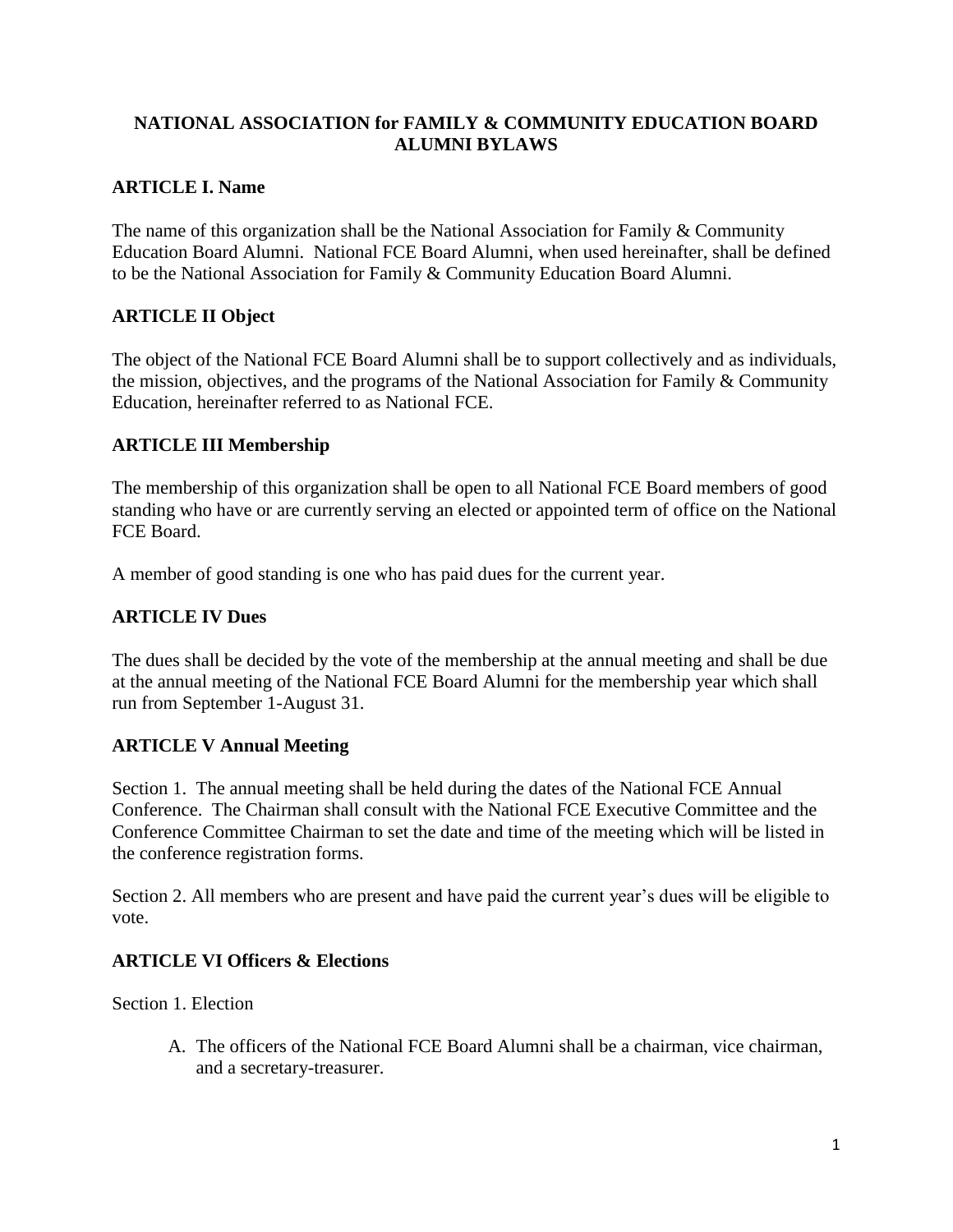- B. At the annual meeting those members present shall present names and elect to office which is on rotation for that year.
- C. Only Alumni members in good standing may be nominated and elected to the position of chair, vice chair, or secretary-treasurer.

Section 2 Term of Office

- A. Officers shall assume their duties as of January 1 following their election. Each officer shall server for a 3-year term and not be eligible for a successive term, except the office of Secretary-Treasurer who may serve two consecutive terms.
- B. Should a vacancy occur mid-term in the position of Chair, the remaining officers shall elect from among themselves, one to serve as Chair until the next National FCE Board Alumni annual meeting.

### **ARTICLE VII Officers & Duties**

Section 1 Chair

- A. Preside as all meetings of the Board Alumni.
- B. Be the official representative of the Board Alumni.
- C. Make reports to Alumni members annually.
- D. Make a report to the National FCE as requested.
- E. Appoint a Newsletter Chair with the approval of Board Alumni Officers.
- F. Appoint a Bylaws Committee, Budget Committee, and other Committee Chairs with the approval of the Board Alumni Officers.
- G. Perform all other duties as agreed upon with Board Alumni members and any others as prescribed in these bylaws and Robert's Rules of Order.

Section 2. Vice Chair

- A. Chair the Scholarship Committee.
- B. Preside at any meeting of the Board Alumni in the absence of the Chair.
- C. Serve as an aide to the Chair in all assigned duties.

Section 3. Secretary-Treasurer

- A. Keep records of all meetings and to distribute minutes within 60 days of said meeting.
- B. Official minutes of all the national meetings and other pertinent written material shall be deposited in the archives at National FCE Headquarters following the term of each Board Alumni Chairman.
- C. Receive and keep records of all funds of Board Alumni and deposit in a depository approved by the Alumni Officers.
- D. Pay authorized expenses upon written order of the Alumni Chairman.
- E. Serve as Chair of the Budget Committee.
- F. Make a full report at the annual meeting of the Board Alumni.